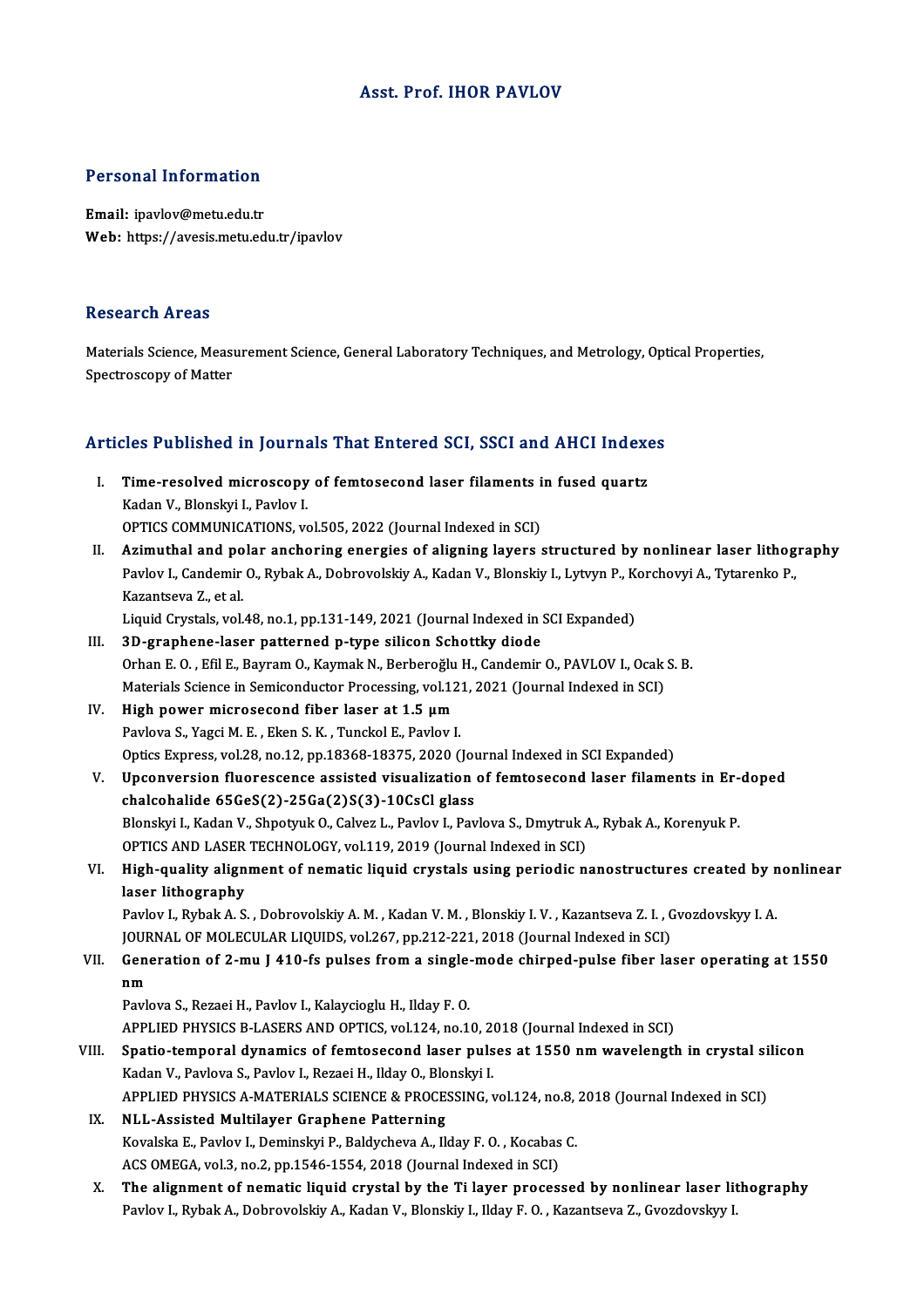LIQUID CRYSTALS, vol.45, no.9, pp.1265-1271, 2018 (Journal Indexed in SCI)<br>In chin misrestrustures and photonis devises febrisated by poplines

LIQUID CRYSTALS, vol.45, no.9, pp.1265-1271, 2018 (Journal Indexed in SCI)<br>XI. In-chip microstructures and photonic devices fabricated by nonlinear laser lithography deep inside<br>eiliean LIQUID<br>I<mark>n-chip</mark><br>silicon<br>Tekel O In-chip microstructures and photonic devices fabricated by nonlinear laser lithography deep insi<br>silicon<br>Tokel O., Turnali A., Makey G., Elahı P., Colakoglu T., Ergecen E., Yavuz O., Hubner R., Borra M. Z. , Pavlov I., et

silicon<br>Tokel O., Turnali A., Makey G., Elahı P., Colakoglu T., Ergecen E., Yavuz O., Hubner R., Borra M. Z. , Pavlov I., et al.<br>NATURE PHOTONICS, vol.11, pp.639-646, 2017 (Journal Indexed in SCI)

- XII. Femtosecond laser written waveguides deep inside silicon NATURE PHOTONICS, vol.11, pp.639-646, 2017 (Journal Indexed in SCI)<br>Femtosecond laser written waveguides deep inside silicon<br>Pavlov I., Tokel O., Pavlova S., Kadan V., Makey G., Turnali A., Yavuz O., Ilday F. O.<br>OPTICS LET Femtosecond laser written waveguides deep inside silicon<br>Pavlov I., Tokel O., Pavlova S., Kadan V., Makey G., Turnali A., Yavuz O., Ilday F. (<br>OPTICS LETTERS, vol.42, no.15, pp.3028-3031, 2017 (Journal Indexed in SCI)<br>Pich
- OPTICS LETTERS, vol.42, no.15, pp.3028-3031, 2017 (Journal Indexed in SCI)<br>XIII. Rich complex behaviour of self-assembled nanoparticles far from equilibrium OPTICS LETTERS, vol.42, no.15, pp.3028-3031, 2017 (Journal Indexed in SCI)<br>Rich complex behaviour of self-assembled nanoparticles far from equilibr<br>Ilday S., Makey G., Akguc G. B. , Yavuz O. N. , Tokel O., Pavlov I., Gulse Rich complex behaviour of self-assembled nanoparticles f<br>Ilday S., Makey G., Akguc G. B. , Yavuz O. N. , Tokel O., Pavlov I., Guls<br>NATURE COMMUNICATIONS, vol.8, 2017 (Journal Indexed in SCI)<br>Nano patterning of AISI 216L st NATURE COMMUNICATIONS, vol.8, 2017 (Journal Indexed in SCI)
- XIV. Nano patterning of AISI 316L stainless steel with Nonlinear Laser Lithography: Sliding under dry and oil-lubricated conditions Nano patterning of AISI 316L stainless steel with Nonlinear Laser Lith<br>and oil-lubricated conditions<br>Gnilitskyi I., Rotundo F., Martini C., Pavlov I., Ilday S., Vovk E., Ilday F. O. , Orazi L.<br>TRIROLOCY INTERNATIONAL, vol. and oil-lubricated conditions<br>Gnilitskyi I., Rotundo F., Martini C., Pavlov I., Ilday S., Vovk E., Ilday F. O. , Orazi L<br>TRIBOLOGY INTERNATIONAL, vol.99, pp.67-76, 2016 (Journal Indexed in SCI)<br>Nonlineer leser lithography
- Gnilitskyi I., Rotundo F., Martini C., Pavlov I., Ilday S., Vovk E., Ilday F. O. , Orazi L.<br>TRIBOLOGY INTERNATIONAL, vol.99, pp.67-76, 2016 (Journal Indexed in SCI)<br>XV. Nonlinear laser lithography to control surface proper TRIBOLOGY INTERNATIONAL, vol.99, pp.67-76, 2016 (Journal Indexed in SCI)<br>Nonlinear laser lithography to control surface properties of stainless steel<br>Orazi L., Gnilitskyi I., Pavlov I., Serro A. P. , Ilday S., Ilday F. O. Nonlinear laser lithography to control surface properties of stainless steel<br>Orazi L., Gnilitskyi I., Pavlov I., Serro A. P. , Ilday S., Ilday F. O.<br>CIRP ANNALS-MANUFACTURING TECHNOLOGY, vol.64, no.1, pp.193-196, 2015 (Jou Orazi L., Gnilitskyi I., Pavlov I., Serro A. P. , Ilday S., Ilday F. O.<br>CIRP ANNALS-MANUFACTURING TECHNOLOGY, vol.64, no.1, pp.193-196, 2015<br>XVI. Diffraction-limited, 10-W, 5-ns, 100-kHz, all-fiber laser at 1.55 mum<br>Paylov
- Pavlov I., Dulgergil E., Ilbey E., Ilday F. O.<br>OPTICS LETTERS, vol.39, no.9, pp.2695-2698, 2014 (Journal Indexed in SCI) Diffraction-limited, 10-W, 5-ns, 100-kHz, all-fiber laser at 1.55 mu m
- XVII. Nonlinear laser lithography for indefinitely large-area nanostructuring with femtosecond pulses OPTICS LETTERS, vol.39, no.9, pp.2695-2698, 2014 (Journal Indexed in SCI)<br>Nonlinear laser lithography for indefinitely large-area nanostructuring wit<br>Oktem B., Pavlov I., Ilday S., Kalaycioglu H., Rybak A., Yavas S., Erdog Nonlinear laser lithography for indefinitely large-area nanostructuri<br>Oktem B., Pavlov I., Ilday S., Kalaycioglu H., Rybak A., Yavas S., Erdogan M., İLD.<br>NATURE PHOTONICS, vol.7, no.11, pp.897-901, 2013 (Journal Indexed in Oktem B., Pavlov I., Ilday S., Kalaycioglu H., Rybak A., Yavas S., Erdogan M., İLDAY F. Ö.<br>NATURE PHOTONICS, vol.7, no.11, pp.897-901, 2013 (Journal Indexed in SCI)<br>XVIII. High-power high-repetition-rate single-mode Er-Yb-
- NATURE PHOTONICS, vol.7, no.11, pp.897-901, 2013 (Journal Indexed in SCI)<br>High-power high-repetition-rate single-mode Er-Yb-doped fiber lase<br>Pavlov I., Ilbey E., Dulgergil E., Bayri A., İLDAY F. Ö.<br>OPTICS EXPRESS, vol.20, High-power high-repetition-rate single-mode Er-Yb-de<br>Pavlov I., Ilbey E., Dulgergil E., Bayri A., İLDAY F. Ö.<br>OPTICS EXPRESS, vol.20, no.9, 2012 (Journal Indexed in SCI)<br>Ferntessesend filementation in shalassenide slasses Pavlov I., Ilbey E., Dulgergil E., Bayri A., İLDAY F. Ö.<br>OPTICS EXPRESS, vol.20, no.9, 2012 (Journal Indexed in SCI)<br>XIX. Femtosecond filamentation in chalcogenide glasses limited by two-photon absorption<br>Rlancky J. Ka
- Blonskyi I., Kadan V., Shpotyuk O., Iovu M., Pavlov I.<br>OPTICAL MATERIALS, vol.32, no.11, pp.1553-1557, 2010 (Journal Indexed in SCI) Femtosecond filamentation in chalcogenide glasses limited by two-photo<br>Blonskyi I., Kadan V., Shpotyuk O., Iovu M., Pavlov I.<br>OPTICAL MATERIALS, vol.32, no.11, pp.1553-1557, 2010 (Journal Indexed in SCI)

### Articles Published in Other Journals

I. ULTRASHORT LIGHT PULSES IN TRANSPARENT SOLIDS: PROPAGATION PECULIARITIES AND PRACTICAL APPLICATIONS

Blonskyi I., Kadan V. M., Pavlova S., Pavlov I., Shpotyuk O., Khasanov O. K. UKRAINIANJOURNALOF PHYSICS,vol.64,no.6,pp.457-463,2019 (Journal Indexed inESCI)

### Refereed Congress / Symposium Publications in Proceedings

- efereed Congress / Symposium Publications in Proceedings<br>I. Laser Induced Periodic Surface Structured c-Si Solar Cell with more than 16% efficiency<br>COODAPZLA Condomin O. Nassan H. Borra M.Z. Cans E. CIETPINAP E H. BEV A. T Tood Gongross 7 by inposition I defined the in a recodentige<br>Laser Induced Periodic Surface Structured c-Si Solar Cell with more than 16% efficiency<br>GOODARZİ A., Candemir O., Nasser H., Borra M. Z., Genc E., ÇİFTPINAR E. H GOODARZİ A., Candemir O., Nasser H., Borra M. Z. , Genc E., ÇİFTPINAR E. H. , BEK A., TURAN R., PAVLOV I.<br>2021 Conference on Lasers and Electro-Optics Europe and European Quantum Electronics Conference, CLEO/Europe-EQEC 2021, Munich, Germany, 21 - 25 June 2021, vol.2021-January
- II. Laser induced periodic surface structured c-Si solar cell with more than 16% efficiency GOODARZİA.,CandemirO.,NasserH.,BorraM.Z. ,GencE.,ÇİFTPINARE.H. ,BEKA.,TURANR.,PAVLOVI. Laser induced periodic surface structured c-Si solar cell with more than 16% efficiency<br>GOODARZİ A., Candemir O., Nasser H., Borra M. Z. , Genc E., ÇİFTPINAR E. H. , BEK A., TURAN R., PAVLOV I.<br>2021 European Conference on GOODARZI<br>2021 Euro<sub>l</sub><br>June 2021<br>The behav 2021 European Conference on Lasers and Electro-Optics, CLEO/Europe 2021, Virtual, Online, Germany, 21<br>June 2021<br>III. The behaviour of neuro-2A cells on silicon substrates with various topographies generated by
-